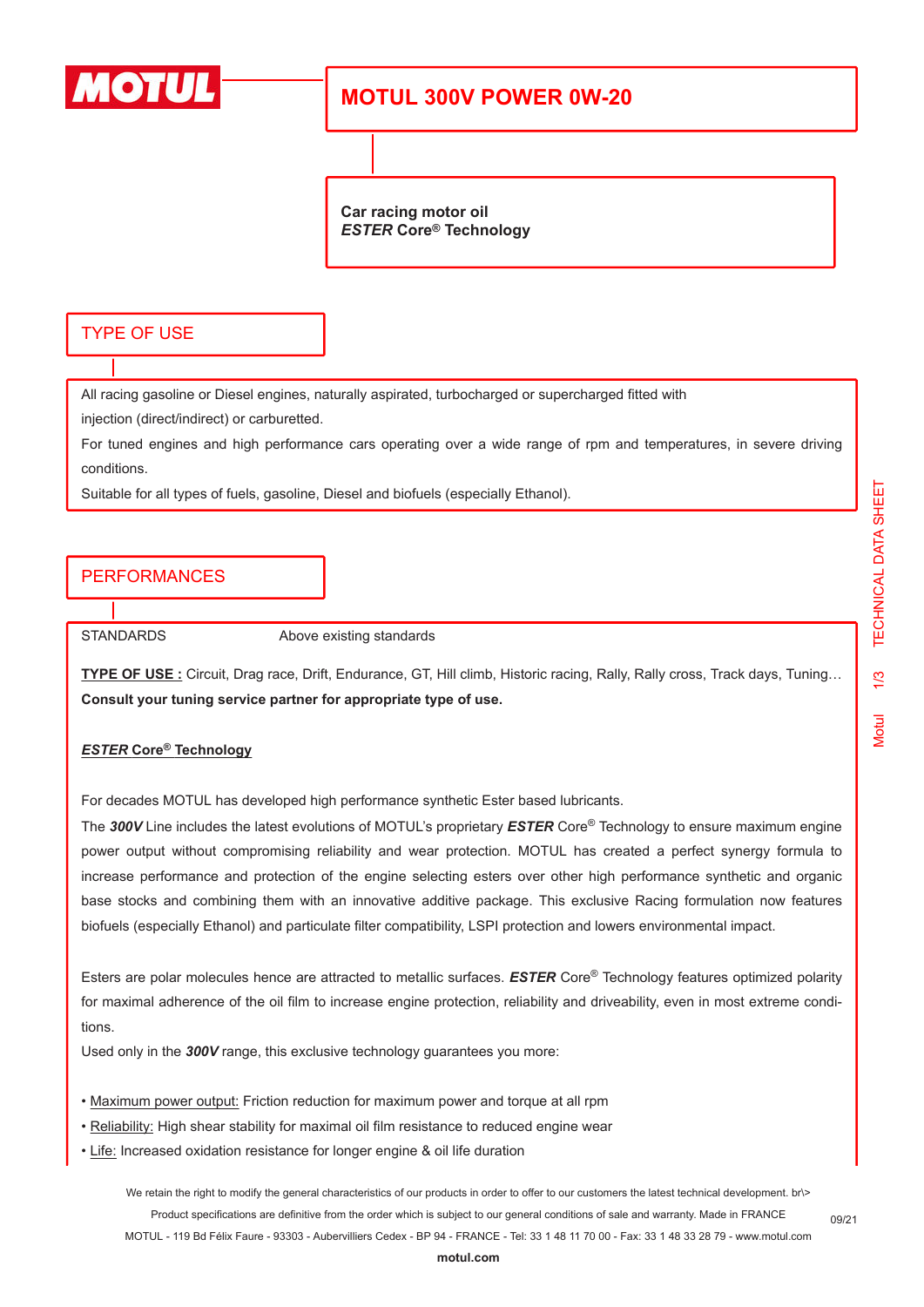

# **MOTUL 300V POWER 0W-20**

**Car racing motor oil** *ESTER* **Core® Technology**

- Driveability: Maximal polar adherence of the oil film for rapid engine rpm response
- Easy start: Fast oil pressure build-up and optimal oil flow
- Reduced oil consumption: Low oil volatility and evaporation helps to control oil consumption
- Detergency: High detergency performance allows better engine cleanliness
- Driving comfort: Lower friction level brings engine noise reduction in all driving modes

This racing formulation *300V* with exclusive *ESTER* Core® Technology features biofuels and particulate filter compatibility and LSPI protection.

- Biofuels: Compatible with alcohol-based fuels, especially Ethanol (up to E85)
- LPSI protection: Compatible with downsized engines subjected to Low Speed Pre-Ignition issues

• Particulate filter: Compatible with particulate filter requiring reduced SAPS (Sulfated Ash, Phosphorous, Sulfur) level (SAPS: 0.85% weight and TBN: 7.7 mg KOH/g)

#### $\frac{1}{\sqrt{2}}$ *ORGANIC BASE*

The Organic base using non-fossil renewable materials is limiting the environmental impact and allows MOTUL to lower its carbon footprint by 25% during manufacturing process.

The *300V* POWER series viscosity grades allow stable oil pressure and bring the maximum power to your engine in all extreme conditions.

These *300V* POWER series viscosity grades can cope with engines subject to low engine oil dilution from unburned fuel.

### RECOMMENDATIONS

- MOTUL *300V* POWER series are suitable for some engine applications and are particularly recommended for qualifying, short race… etc, requiring enhanced power at high revs.

- Adapt or choose the right *300V* viscosity grade according to the viscosity grade recommended in your owner's manual or by your tuning service partner.

- To guarantee optimal engine performance, avoid mixing with other synthetic or mineral lubricants.

- Oil Change: Consult your tuning service partner for appropriate drain interval and adjust to your own use.

We retain the right to modify the general characteristics of our products in order to offer to our customers the latest technical development. br\> Product specifications are definitive from the order which is subject to our general conditions of sale and warranty. Made in FRANCE MOTUL - 119 Bd Félix Faure - 93303 - Aubervilliers Cedex - BP 94 - FRANCE - Tel: 33 1 48 11 70 00 - Fax: 33 1 48 33 28 79 - www.motul.com